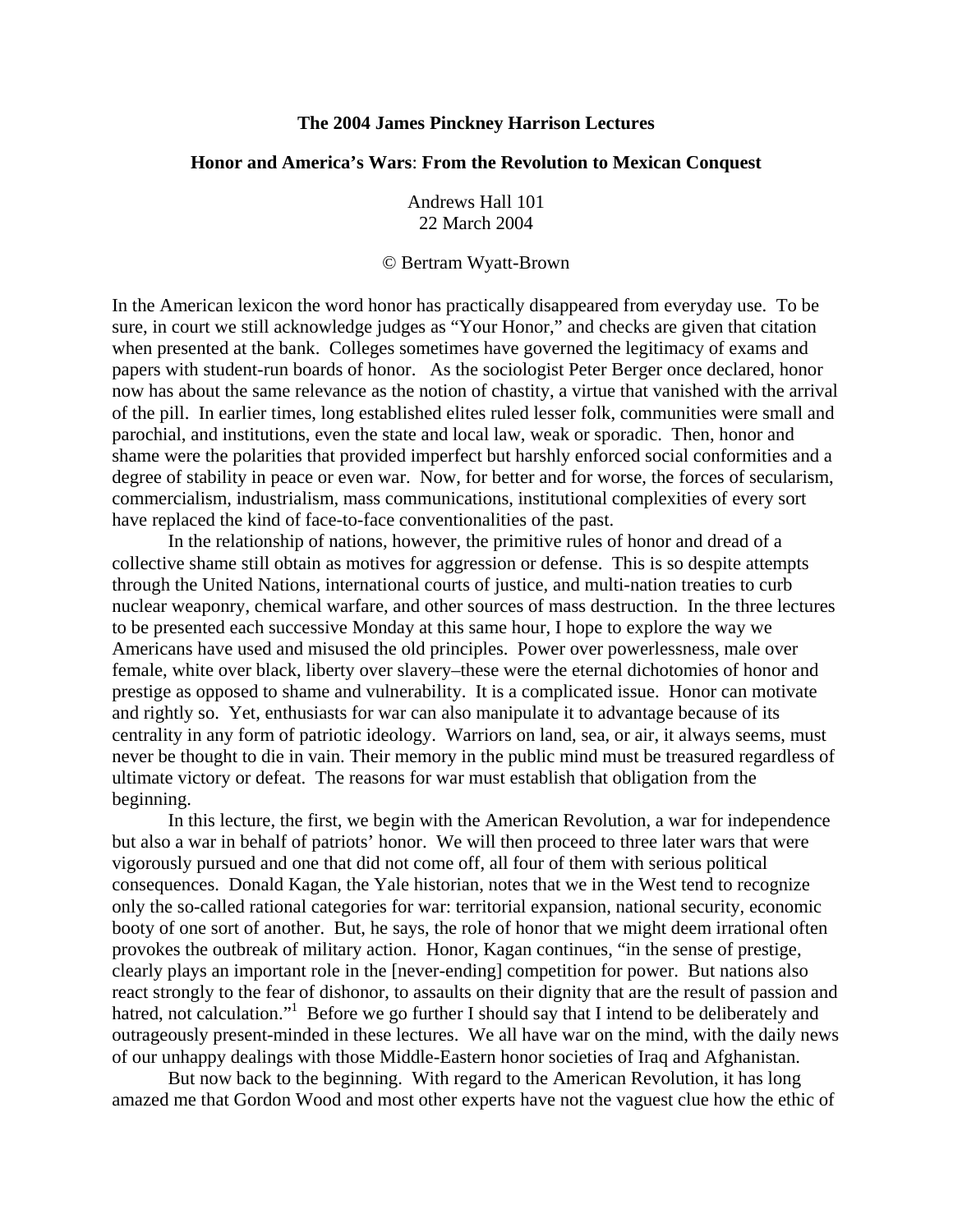honor played a role in the coming of Revolutionary fervor and in the conduct of the war itself. His famous Creation of the American Republic (1972) dwells on virtue and other ideals in a most profound and elegant way. Not a word on honor, however, can be located in the index. Wood's more recent work, The American Revolution, A History also passes it by. Historians of the American Revolution have been uncomfortable with the bloodthirsty rhetoric that fill the hundreds of Revolutionary pamphlets, reports of political rallies and riots, and correspondence of the Founding Fathers. As Gordon Wood astutely noted some years ago, scholars have been preoccupied with the Revolution as a purely intellectual movement to the exclusion of other  $\int$  factors.<sup>2</sup> We know much about the evolution of republican theory but little about the ardor that gripped the revolutionary soul. Wood has observed, "The objective social reality scarcely seemed capable of explaining a revolution."<sup>3</sup> I would argue that the Age of Reason was also an Age of Honor.

 In dealing with the restive colonies, the British authorities undertook a disastrous policy that combined haughty condescension with military coercion, as if dealing with wayward youngsters. Under orders from Admiral Graves in Boston, Captain Henry Mowat of the Royal Navy, in October 1776, warned the Patriots of Falmouth, Maine, of his intention to raze their port. He justified the bombardment as "a rod of correction." The people had too long defied "the legal prerogatives of the best of Sovereigns."<sup>4</sup> In once more appealing "decently" and "humbly" to "King, Lords, and Commons of Great-Britain," we must assure them, the Tory naval officer continued, "that we dread the very thoughts of an absolute independency; and that we see no prospect of security or happiness but under the powerful protection and mild superintendency of the mother country." American loyalists to the Crown adopted the same posture. In 1775 Thomas Chandler of New York warned patriots, "You must know, that singularity in right conduct will be an honour to you, and a shame only to them that act otherwise."5 Another Tory denounced the rebels as ungrateful children and worse--detestable parracides [sic]."<sup>6</sup> Yet, such language only drove home the Whig patriots' that the Royalists at home and overseas haughtily denied the Americans--whatever their place in society might be- the honor due them as morally responsible adults.

 In response to such charges, American Revolutionary pamphleteers seized the grammar, vocabulary, and style that bespoke the honor of their cause and the shame of submission. They did so with a regularity that suggests its salience in everyday colonial life. Since pride of male sexuality and the shame of its absence figured in the code, tract writers indulged in allusions that bordered on the scatological. Charlestonian John McKenzie raged that Britain had "insulted- bullied--" and generally treated Americans as "emasculated eunuchs."<sup>7</sup> Likewise, Thomas Paine in Common Sense stressed the ideals of virility in defense of family: "Are your wife and children destitute . . . ? Have you lost a parent or a child by their hand . . . if you have, and can still shake hands with the murderers, then you are unworthy of the name of husband, father, friend or lover, and whatever may be your rank or title in life, you have the heart of a coward, and the spirit of a sycophant."<sup>8</sup> How far the far the rhetoric deviated from fact need not matter in the polemical war.

 Moving from the depths to sublime heights, pious New Englanders, more than Southern Patriots, tended to couple honor with lofty scriptural reference as well. They found the Old Testament especially appropriate as well they might. The ancient Hebrew nation, like the modern Middle East, was well versed in the dictates of honor.<sup>9</sup> The irascible John Allen, a Baptist minister of Boston in 1773 took Micah 7: 3 for his text. He expounded on the right of a chosen people to protest and even overthrow the tyranny of evil rulers. Allen thundered: "Have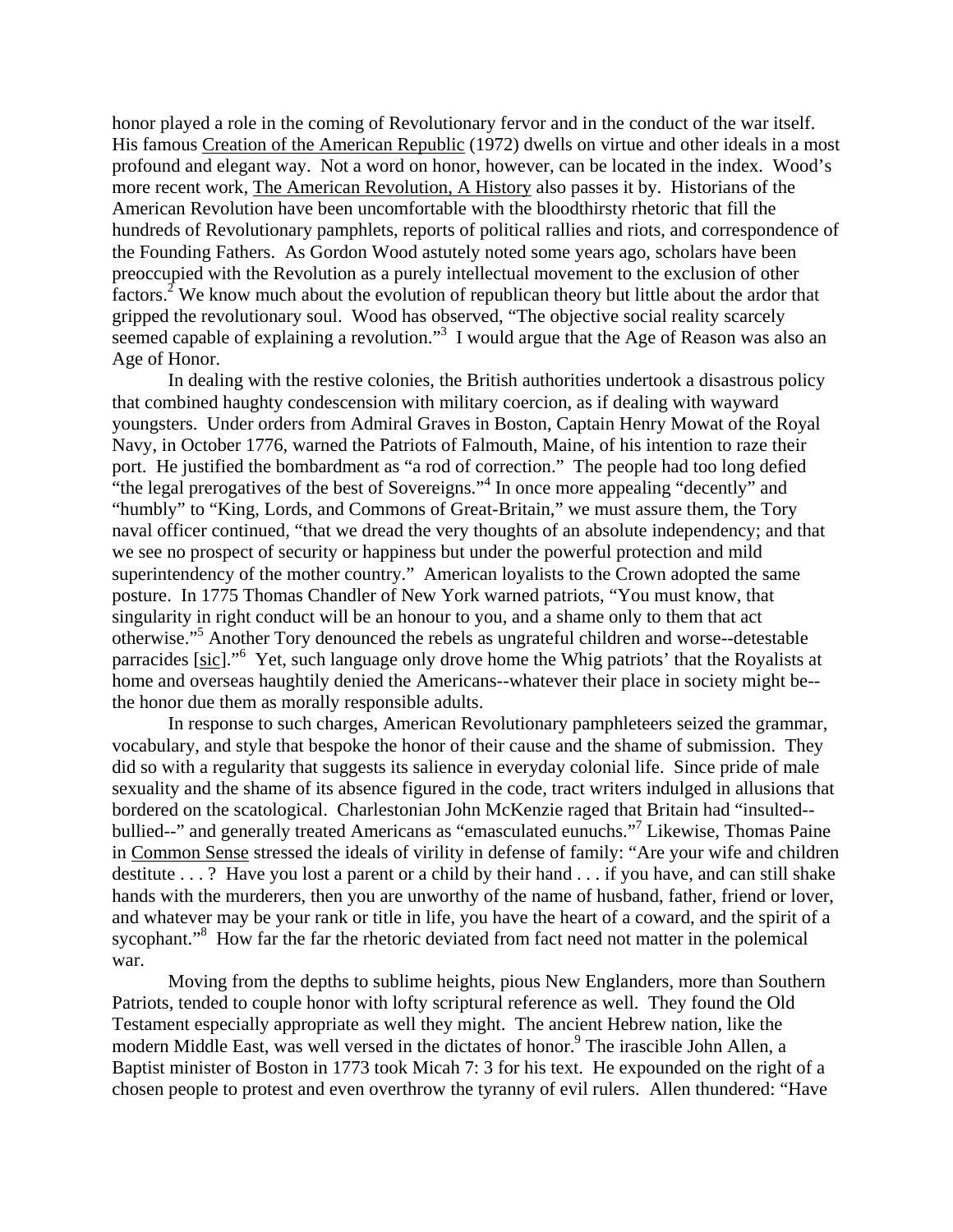you not heard the voice of blood in your streets, louder than that which reached to Heaven, that cry'd for vengeance, that was, said the Lord to Cain, the voice of thy brother's blood . . . ?"<sup>10</sup> Peter Thacher of Malden, Massachusetts, however, became so overwrought that he forgot the customary Biblical text for explication. At once he plunged into the heart of the matter. The preacher urged his flock to "spring to action, let us gird on the sword of the Lord and of Gideon, and determine to conquer or die! . . . Do not let us hear of any of you who behave like cowards." Only in the summation did he remember to insert the requisite scriptural passage: 2 Samuel 10: 12. Yet it was quite appropriate: "Be of good courage, and let us play the men for our people."<sup>11</sup> Dishonor entailed an unmanly spirit. As a result, he continued, Americans should reject "the soft arts of luxury and effeminacy" and sacrifice the pursuit of wealth to the cause of liberty. Those who admire wealth alone, he advised, "almost deserve to be enslaved."<sup>12</sup>Behind these outbursts, of course, there were just complaints. The list is familiar: unfair taxes; official corruption; and unjust Parliamentary reprisals against the restive colonies. As the anthropologist Julian Pitt-Rivers has observed, honor is always the sworn enemy of taxation. Coerced payment involves a lessening of manhood and independence. From the dawn of history, defeated enemies and inferior people had to forfeit property as tribute or tax. Free peoples, however, contributed to the king's treasury in terms of subsidy, freely rendered out of affection, real or feigned, for the ruler. In earliest times, revenues for the head of state was more or less a matter of gift exchange, in the fashion that Bronislaw Malinowski analyzed in the 1920s. The revenues furnished were traded for the benefits of leadership and responsibility vested in the king. So it had been understood by the Parliament, for instance, at the time of Charles I's Ship Money crisis. The outcry against British taxation without American representation and voice in the process arose from this concept. It was based on the honor of grant or subsidy versus mortification of taxation. Ancient precedent served to buttress the rationale. James Otis, for instance, pointed out that in Periclean Greece, colonists were obliged only "to pay a kind of deference and dutiful submission to the mother commonwealth." But, he insisted, nothing more demeaning than that was required of them. $^{13}$ 

 As historians have long known, the Parliamentary exactions on Americans to help reduce British indebtedness for the Seven Years' War were light by contemporary standards.<sup>14</sup> By the rubrics of honor, cutting taxes is the supposed height of ethical conduct that rulers can perform. Sound familiar? Colonists smarted under the affront of taxation with no means to bargain, modify, or persuade the Parliamentary parties through colonial representation. In the Virginia Resolutions to Lord North in 1775, Thomas Jefferson argued that "Whereas, we have right to give our money, as the Parliament does theirs, without coercion, from time to time, as public exigencies may require, we conceive that we are alone the judges. . . . Because at the very time of requiring from us grants of Money they are" planning war against us, "which is a stile of asking gifts not reconcilable [sic] to our freedom." Likewise, the Congress's Resolutions of 31 July 1775, spoke of taxes as "gifts" not to be "wasted among the venal and corrupt for the purpose of undermining the civil rights of the givers." The resolution further demonstrated the significance of the ancient prescriptions: "we consider ourselves as bound in Honor as well as Interest to share our general Fate with our Sister Colonies . . . and having in vain "appealed to the native honour and justice of the British nation," a new course of action is necessary.

 The category of involuntary taxpayer entailed reduced social and political status. Such exactions lessened one's own and family's independence--freedom from the control of or obligation to another. Machiavelli had long before warned that unwise rulers overtaxed their subjects at great peril, "for men forget more easily the death of their father than the loss of their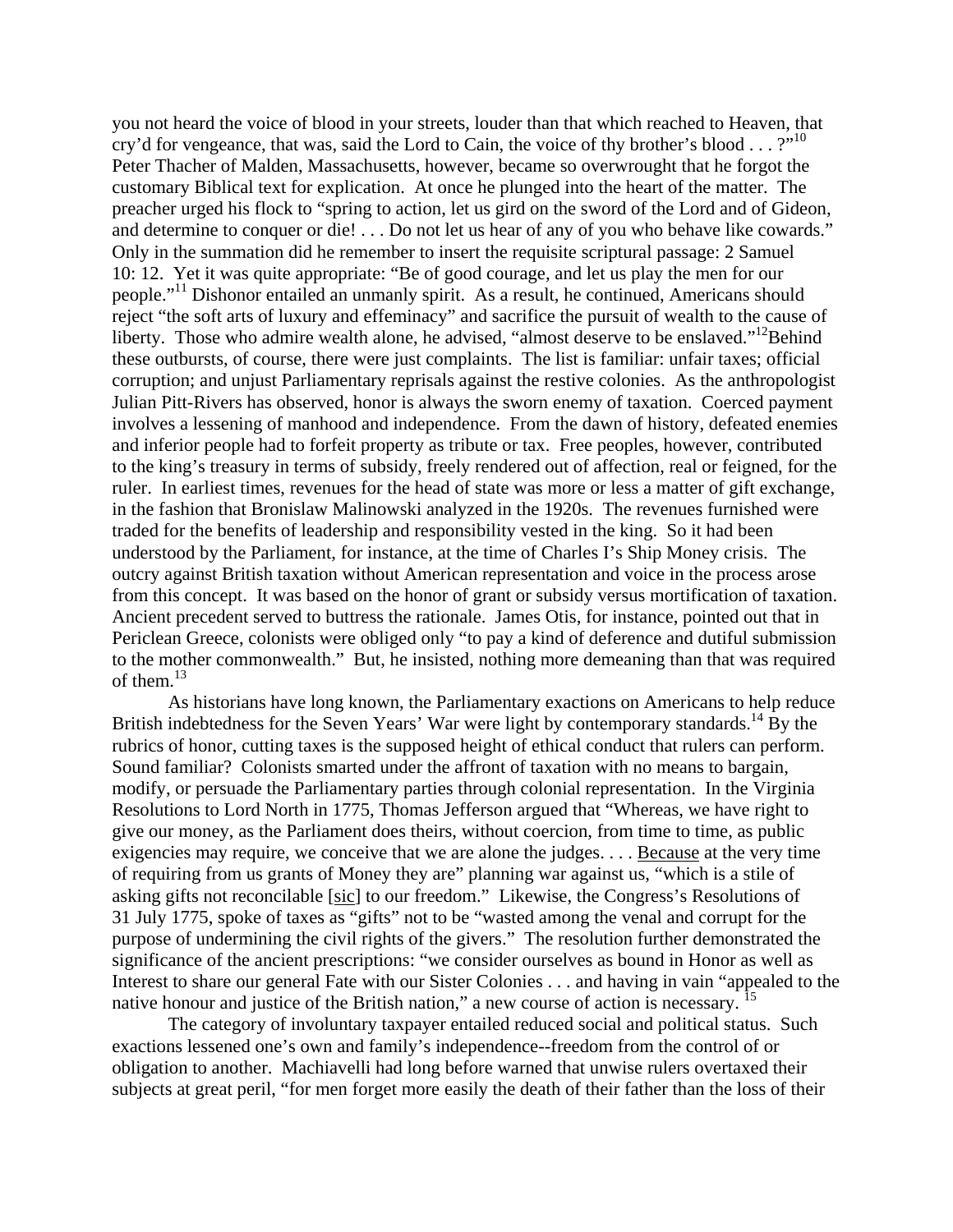patrimony."16 In fact, by custom those who gained the most glory and authority from either military victories or officeholding were expected to pay for such honorifics. They should not burden marginal folk. Taxing Americans, however, had become popular in the home country, argued one pamphleteer, because the British had drained themselves while Ireland had been "impoverished to almost the last farthing."<sup>17</sup> Even Ireland, which, in James Otis's opinion, had fallen into English hands as "a conquered country," deserved "the same right to be free under a conqueror as the rest of his [majesty's] subjects." How much more worthy then, he asked, should America be when at no time was it a defeated province, but one created by "emigrant subjects."<sup>18</sup>

 The second grievance, bureaucratic malfeasance and venality, stimulated almost equal fury. Such vices violated the honor code in two specific ways. Nepotism and favoritism in office seeking put Americans at more disadvantage than before when competing for titles and posts against placemen with contacts at Whitehall unavailable to the distant colonists. Second, corruption reinforced the sense of impotence that men of honor felt in the handling of political affairs. Their anger stemmed from the implied dependency and alienation from authority that the indignity of open corruption flaunted in their faces. The imposition of the Stamp Tax, of course, was seen as a further opportunity for gross corruption.<sup>19</sup> In thunderous response to the crisis, the Rev. Enoch Huntington of Massachusetts preached: "Already do the avaricious courtiers of Great-Britain, with the numerous train of their . . . hangers-on, with the whole tribe of dissolute spend-thrifts, and idle deboshee's, feast themselves" upon "the spoils of our future earnings. . . ." John Adams echoed the sentiment: "When luxury, effeminacy, and venality" have reached "a shocking pitch in England, when both electors and elected are become one mass of corruption; when the nation is oppressed to death with debts and taxes . . . what will be your condition under such a parliament? You would not only be slaves, but the most abject sort of slaves, to the worst sort of masters!"<sup>20</sup>

 The third objection intimately connected with honor was the outcry against standing armies. Not only were they potential instruments of lawless tyranny, but their presence also signified mistrust of the local elite and the general populace. The use of professional forces set at conflict the members of a locale against military inquisitors into their exclusive affairs. Such an opposition has been traced to the late seventeenth-century Commonwealthman John Trenchard and earlier to James Harrington.<sup>21</sup> Suspicions of occupying armies, however, long predate that era. Clearly they violated the sense of local independence, the honor of the community. To the American colonists, the imposition of permanent forces, especially when quartered in civilian billets instead of barracks, signified humiliation and naked despotism.<sup>22</sup> Finally, how honor was a factor in the relationship between revolutionary liberty and what the Rev. James Emerson of New England called "vile ignominious slavery" has long puzzled American historians.<sup>23</sup> "How is it that we hear the loudest yelps for liberty among the drivers of negroes," asked Dr. Samuel Johnson.<sup>24</sup> The Founding Fathers by and large saw no contradiction between ownership of slaves and the insistence upon universal freedom. Among other meanings attributable to the phrase "all men are created equal" is the notion that claims to honor are open to all members of the white fraternity upon an equal footing. So it was later understood in the antebellum South. According to the hierarchy which the ethic upheld, slavery, however, represented the most disgraceful, humiliating, and pitiable condition known to man. In the eighteenth century, slavery was only the most extreme form of social alienation. Other types of involuntary subordination--indentured servants, redemptioners, apprentices, landless laborers- were situated within the accepted social order. As a result, the notion of freedom implied some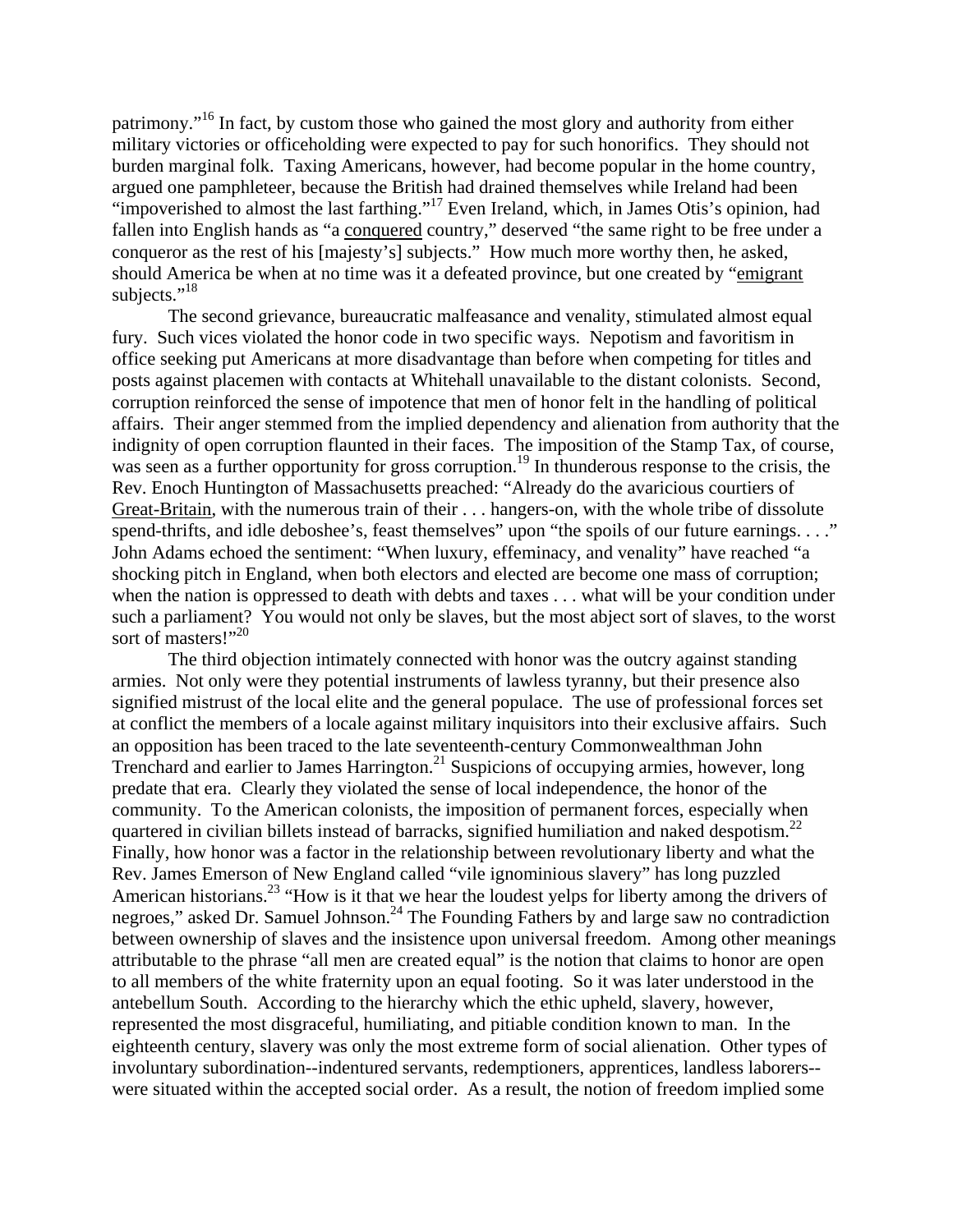minimal social standing. The freeman was one capable of self-provision or enjoyed an autonomy from subservience to someone higher in rank. Hence the constant message of Revolutionary propaganda was to protest all marks of what Josiah Quincy called "the chains of vassalage."<sup>25</sup> I need remind no Virginian of the famous words of Patrick Henry, 23 March 1775: "Is life so dear, or peace so sweet, as to be purchased at the price of chains and slavery? Forbid it, Almighty God! I know not what course others may take, but as for me, give me Liberty or give me Death!" For centuries in political thought, slavery and liberty were by no means considered antithetical. Henry might have said Give me honor instead of liberty for they were considered one and the same. Machiavelli and Algernon Sidney, John Locke's contemporary, both believed that love of liberty so animated the warrior spirit that their countrymen had the moral right to enslave those without such a heritage.<sup>26</sup> By such reasoning, liberty took the form of a hegemonic right to rule rather than a universal principle. The concept that slavery in the presence of liberty was corrupting to both master and servant was a relatively new one that few besides such thinkers as Montesquieu and Jefferson took seriously.

 This sketch scarcely does justice to the relationship of honor and the revolution that overthrew the yoke of monarchy. It would take a book to do so. We must move on, though, to a war that did not happen, a call for honor but in the end went unheeded–that is, what's called the Quasi War with France. What this episode demonstrated was that honor denied and peace restored can have a political downside. But that is the not way it looked at the start of the crisis. In the late 1790s President John Adams and others were ready and eager for war with France. They feared the Revolutionaries with a passion only equaled in the 1950s by the fear of worldwide Communism. The XYZ Affair, broken diplomatic relations, the riotous behavior of Republicans in opposition, and the belligerent godlessness of the French regime all conspired to arouse fierce panic and outrage, at least in Federalist circles. So alarmed was the administration in Philadelphia, then the capital, that a guard was posted outside the president's residence., The John Adams roundly denounced what he called "this terrorism" abroad in the land. He commanded that a cachet of arms be smuggled from the war office to his house through darkened back alleys to avoid detection.<sup>27</sup> The Cincinnatus at Mount Vernon was called up to leave the plow, as it were, in order to head the land forces. Civil liberties fell by the wayside with the passage of the infamous Alien and Sedition Acts, a common American reaction to war scares as later patterns would prove even unto our own day. High Federalists were sure that a declaration of war would silence and defeat the Jeffersonians as unpatriotic and cowardly. The slogan of the day was the outcry: "Millions for defense, but not one cent for tribute!" It represented a demand for nationwide unity and the upholding of the country's self-esteem.

 But not all Americans were wholly convinced. Moderate Federalist Robert Goodloe Harper argued that some thought war "the most manly and honourable course:" but others urged a home defense-building that would suffice for the moment.28 Congress dithered about and refused to act. Meantime France sent out strong peace feelers. All to the good, Federalist Alexander Hamilton wrote sarcastically. Negotiations with the perfidious French would soon and inevitably bring that nation's "friends into power."29 And sure enough it did. The Republicans won in 1800 and gradually drove the Federalists into everlasting oblivion. Adams had missed a grand opportunity to perpetuate Federalist rule for at least another four years, even if it had cost lives and huge outlays that the government, the beleagured president recognized, could hardly afford. With his right-wing thoroughly disgusted, his party divided, Adams had gained too little credit for leaving the "State with its coffers full," as he wrote shortly after defeat, "and the fair prospect of a peace with all the world in its face."<sup>30</sup>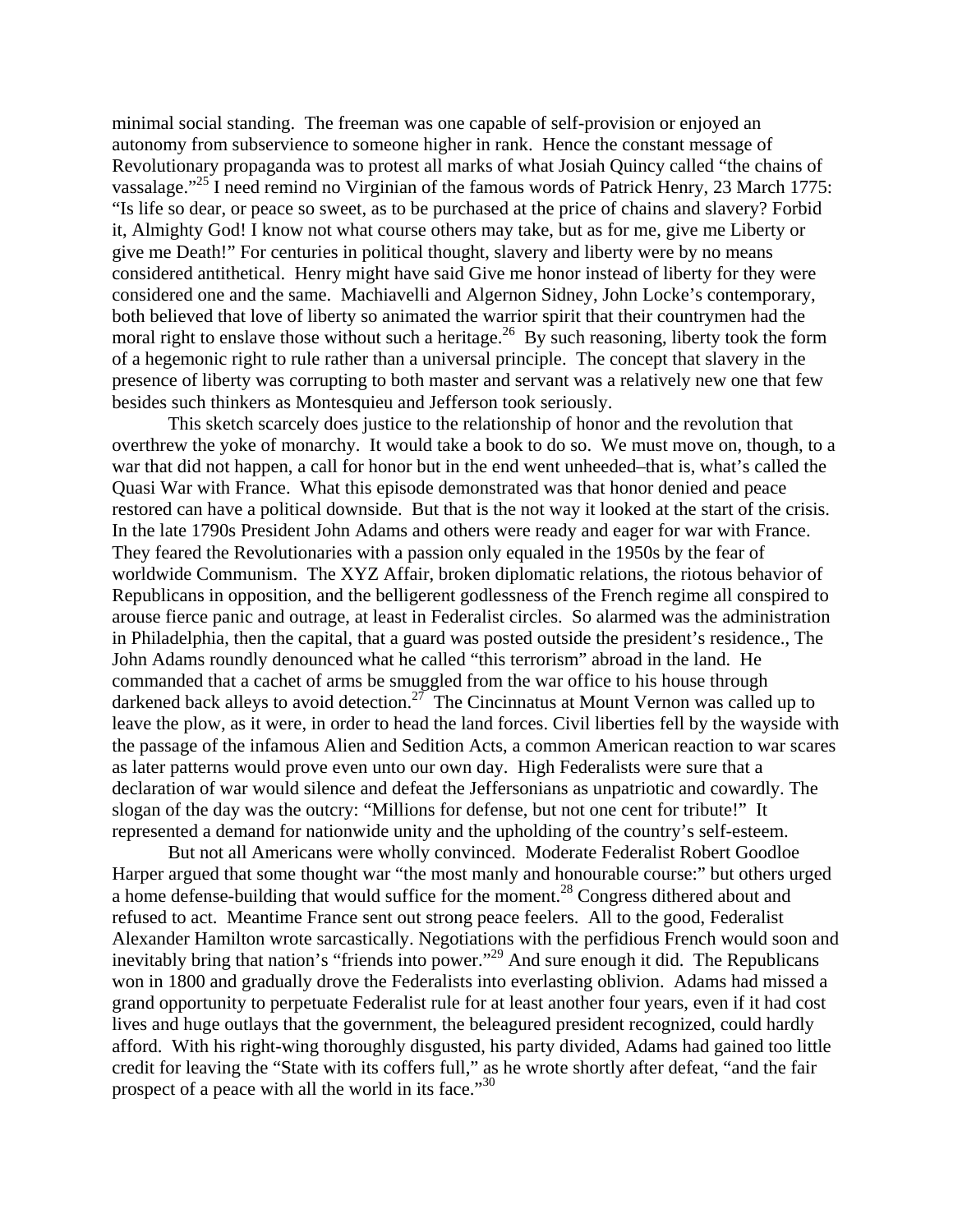Of course, other factors were involved as well. Yet clamor for war usually unites a nation behind a leader in the short term by placing national security and national pride at the forefront. In 1979, Jimmy Carter also turned away from the rubrics of honorable revenge for insult in the Iranian crisis. A war to free the embassy hostages could well have furnished him a second term–whether it violated his moral principles or not.

 In any event, Adams's successor, Thomas Jefferson, being the Southerner he was, knew that a well-timed war offered great political benefits. Teddy Roosevelt had nothing but scorn for Jefferson as a commander in chief whom he identified as virtually a coward, or at least a "visionary" who "was utterly unable to grapple with the slightest danger."<sup>31</sup> But if Jefferson could locate a war that offered little expense and lots of glory, he could move as swiftly as a wildcat. As one author notes, "there was something about the petty despots of the Barbary Coast that triggered the redheaded Virginian's temper and set his adrenaline pumping."32 Could the same reactions apply to George W. Bush and the Iraqi dictator?

 As in the case of the American Revolution and the troubles with the French Directory, the themes of honor versus enslavement, national pride against submission to foreign extortion and hostage-seizing were recapitulated. In the closing years of the Washington administration the United States was still forced to pay nearly a million dollars in cash, along with other valuable commodities to rescue over a hundred sailors from the Algerian dey. With an empty treasury and virtually nonexistent forces, the young nation had to follow European precedent. The issue remained, though, a question of tribute or bribery, itself a signal of disgrace and vulnerability. Britain and France were too preoccupied with their own rivalries and too powerful to let some pirates determine policy. So, payoffs were the most convenient resource to handle the minor vexation.

 The United States, however, was new to the world scene, uncertain of its strength and, despite Jefferson's opposition against extortion had continued to follow the European example of payments to the North African Islamists. Only five days into his administration, Jefferson took a forceful step that contradicted his dedication to low taxes and limited government, hallmarks of the honor code. He had had the Barbary pirates in his sights years before. As early as 1786, Jefferson had advised that "The [North African] states must see the rod," a military undertaking requiring both naval and land forces. Two months after Thomas Jefferson assumed the presidency in1801, with warships already underway, he rejected the demands of Tripolitan Pacha for the annual tribute which he and three other Islamic rulers of North Africa had long extracted from even the most powerful maritime nations.<sup>33</sup>

 Other factors also may have played a role. Jefferson's ascension to the high office presented no mandate; he had barely won by a mere eight electoral votes, although grandly calling the victory a second revolution. For that circumstance, he could thank the slaves counted as three-fifths persons. Without that margin Adams would have had a second term. Still worse, Jefferson had to fend off his own running-mate, who had accidentally tied for the top spot. Luckily, Aaron Burr's unsavory politics permitted Jefferson's narrow triumph in the House of Representatives.34

 In a recent journalistic account of the Barbary wars, Joseph Wheelan has subtitled it: "America's First War on Terror 1801-1805." He points out that within days of his inauguration the new president had ordered four ships of the line to the North African coast without seeking a war resolution from Congress or giving any prior notification to European powers in order to conduct what Wheelan titles "Jefferson's War." Years before, Jefferson had counseled James Monroe, "The motives pleading for war rather than tribute are numerous and honorable, those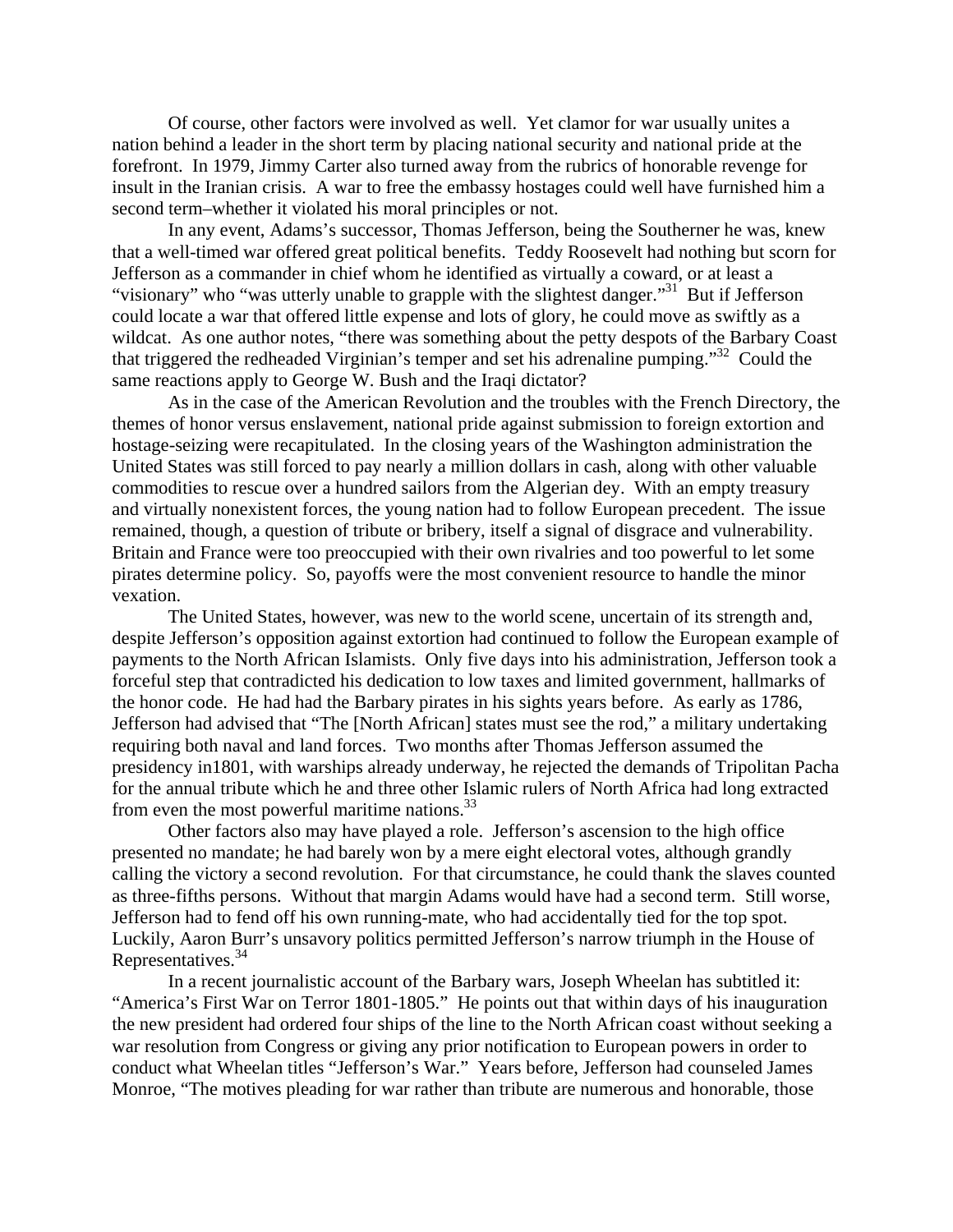opposing them mean and short-sighted."35 Sound familiar? One might question that piracy and hostage-taking constituted terrorism in the sense we use the term now. But clearly, a sense of national honor had prompted Jefferson's contradiction of his own principles of limited, a virtually taxless government, weak navy, and tiny army. Even former president John Adams, who had paid off the Barbary states, albeit reluctantly, admitted that a war would be "heroical and glorious: at a time when the maritime European states have "made cowards of all their sailors before the standard of Mahomet." But he was inconsistent. The Marquis de Lafayette reported that Adams preferred peace and payment, whereas Jefferson, he wrote, "finds it as cheap and more honourable to cruize against" the pirates. Before he died in 1799, George Washington had remarked "that chastisement would be more honourable, and much to be preferred to the purchased friendship of these Barbarians" who were simply heaping up "the highest disgrace" on their own heads."<sup>36</sup> Jefferson reaped the rewards of undertaking a war against a weak enemy, without much loss of lives or treasure. In that respect, he was more fortunate than a current war president. But they might yet come to share an advantageous outcome. Commenting on the possibility of war against France in 1798, George Logan, a Philadelphia Quaker, had warned, "wars created by ambitious executives have been undertaken more to their own aggrandizement and power than for the protection of their country."<sup>37</sup> The fight against bribery and extortion certainly helped Jefferson's overwhelming 1804 reelection exactly two hundred years ago.

 Turning to the next to last war for today, we consider the second conflict with Great Britain. The causes need not long detain us, but at the top of the list was the insult of British Orders-in-Council and the impressment of American sailors from both commercial and naval vessels, the Chesapeake incident being the most demeaning. In his 1882 account of the war, John Clark Ridpath had concluded that prior to the outbreak, the "insolence" of the royal Orders-in-Council" would eventually have to mean "retaliation and war" or else a continuation of "humiliation and disgrace."38 Ridpath's interpretation, though, did not last, and an economic and material approach followed in the inter-world-war period. In 1961 Norman Risjord reopened the subject. He reached the same conclusion that Donald Kagan has offered more recently. Twentieth-Century scholars had been "brought up on the disillusionment that followed the failure" of the Wilsonian dream of worldwide democracy, Risjord explains.<sup>39</sup> Parenthetically, making the Middle East safe for democracy is the most recent test of this sort of nation-building.

 Disenchanted or not, historians of the 1812 episode proposed economic motives–a western grab for land as the chief rationale for war. Risjord notes that only 10 Congressmen from the West sat in the House. It was the 39 Southern delegates who chiefly propelled the nation to- war. Jeffersonians fretted about the costs of warfare because it meant great expenses, higher taxes, central government expansion, and loss of rural virtues and family values, as it were. But when honor's at risk, these problems had to become secondary. Not to take up arms, warned War Hawk Henry Clay of Kentucky, would stain the country "with shame and indelible disgrace," after the "great injuries and abuses we have received." Uniting the cause of personal and national honor, he urged "what would disgrace an individual under certain circumstances would disgrace a nation." So far as Clay was concerned, "there was no intrinsic difficulty or terror" as we would be fighting only on our own continent. "If gentlemen please to call these sentiments Quixotic, he would say I pitied them for their sense of honor."<sup>40</sup> That redoubtable conservative John Randolph of Virginia accused Clay and friends of "Dutch courage" in this reckless zeal for war. Shaking off his Republican doubts on taxes and expanded government only reluctantly, however, John Smilie of Pennsylvania echoed Clay's sentiments: "If we now recede we shall be a reproach to all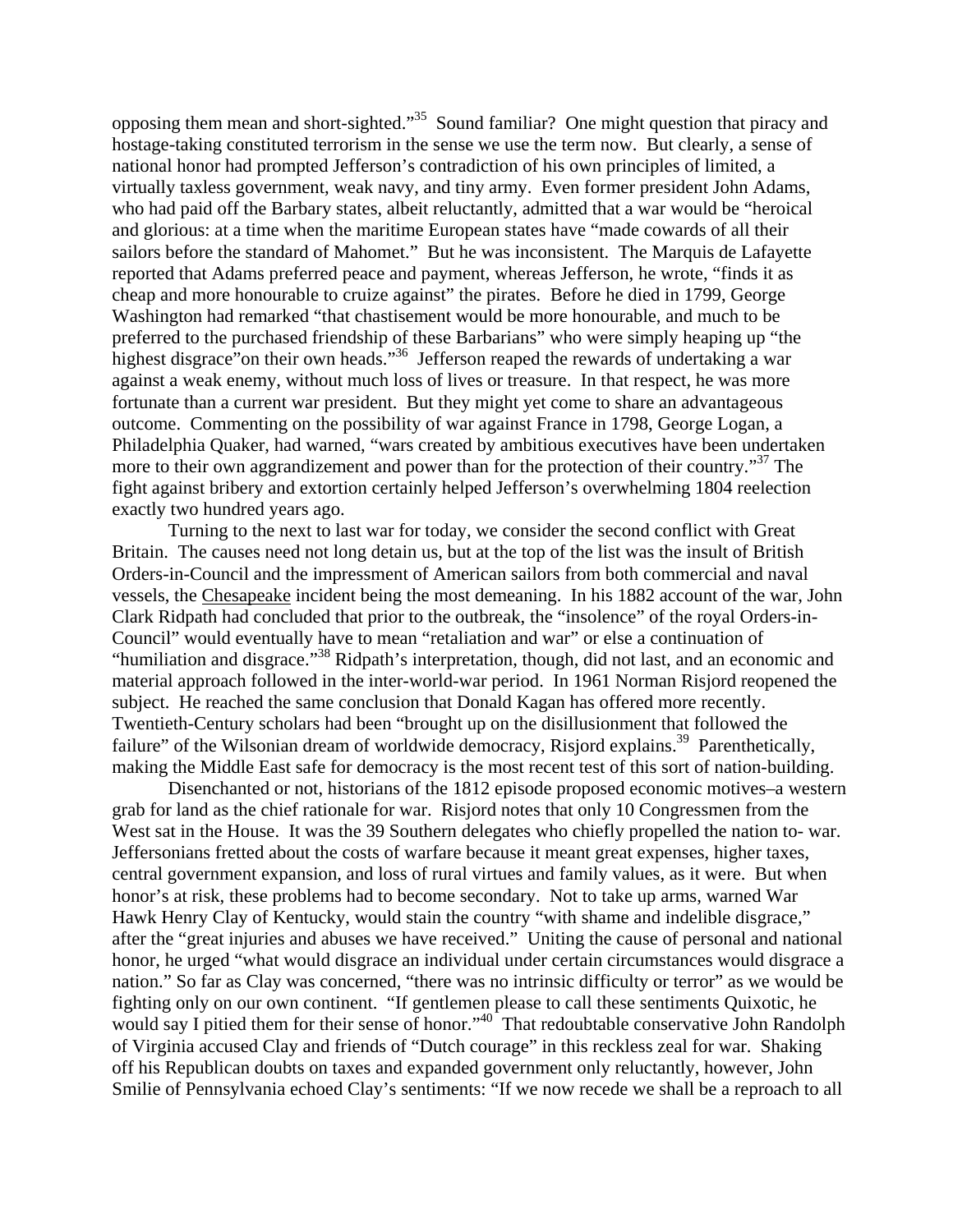nations."41 Risjord concludes his fine assessment that the Republican party, particularly its Southern members, had slowly reached the judgment that "war was the only alternative to national humiliation and disgrace."<sup>42</sup>

 Our final example and briefest example is the Mexican struggle of the 1840s, the first really large-scale foreign war that up til then the United States had ever fought. Honor, I fear, must take a back seat on this one. It was a grab for land and a most successful one, as Whig politicians charged. In the usual fashion, however, dissenters like Abraham Lincoln, John C. Calhoun, and Alexander Stephens had to vote for war appropriations to avoid accusations of unpatriotic betrayal of the boys in the ranks.<sup>43</sup> Drowning out the opposition was a rhetoric of "Manifest Destiny" that proved the most savage chest-thumping in national annals. Southern exhilaration over the acquisition of so much western territory was overwhelming. Those who objected, like Abraham Lincoln, were branded as traitors in the happy fever of war and conquest.<sup>44</sup>

 In the war itself, romantic notions of death and glory flourished as never before as well they might. According to a New York newspaper, the counttry underwent a "poetic mania." William Faulkner's great -grandfather William C. Falkner outwrote most other versifiers with his epic, The Siege of Monterey, in 493 stanzas which he peddled at Mississippi county fairs. Poems celebrating gallant victories multiplied with a countless number of them titled "Monterey" or "Buena Vista."<sup>45</sup> Theodore O'Hara, a Catholic volunteer from Kentucky, penned a few once famous lines. They were later to grace the wrought-iron archways leading to Union cemeteries from Gettysburg to Shiloh.

 On Fame's eternal camping ground Their silent tents are spread, And Glory guards, with solemn round, The bivouac of the dead. Rest on, embalmed and sainted dead, Dear as the blood ye gave, No impious footstep here shall tread The herbage of your grave; Nor shall your glory be forgot While Fame her record keeps, Or Honor points the hallowed spot Where Valor proudly sleeps.<sup>46</sup>

 The Mexican War provided as much inflation to the national ego as one might imagine. It was also the first attempt at a proclaimed nation-building–the absorption of a Catholic Mexican population, sparse thought it was, into the beneficence of democracy, freedom, and, at that time, Protestant hegemony. If Polk had had his way, all of Mexico could have been folded into arms of Dame Liberty. The war, however, lasted too long, as wars tend somehow to do. Toward the end, public support started to wane. As a result, the party that initiated and led it went out of power at the next election. Astonishingly it was the bloodiest war Americans ever fought, that is, with the highest ratio of death to those serving--a total of 13,788 out of just over 100,000 enlisted.<sup>47</sup> Here was honor in its most arrogant attire, a victory over a poorly led, demoralized neighbor. Yet that conquest was to precipitate the greatest and bloodiest crisis in the nation's history, the subject of the next lecture.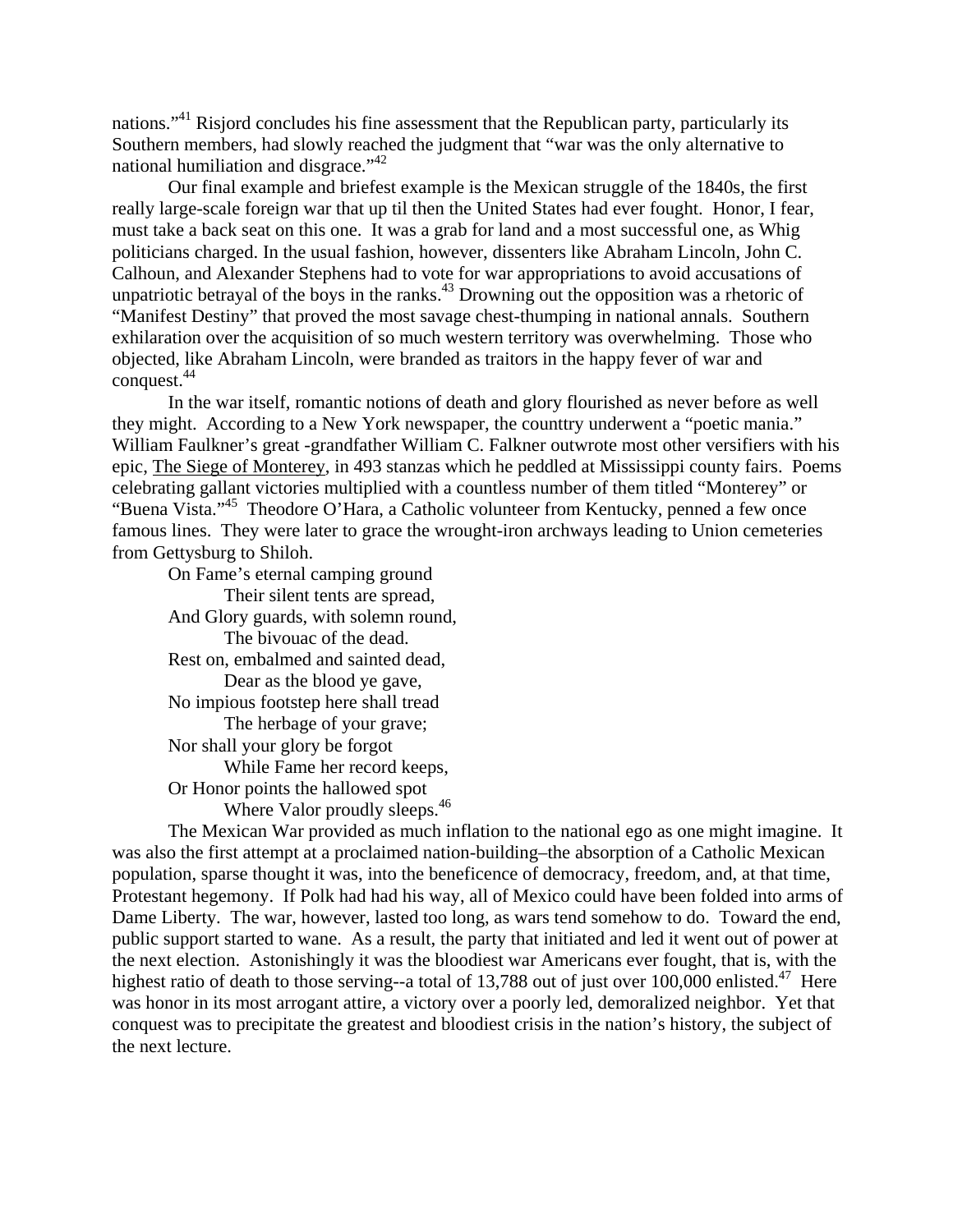## Endnotes

1 Kagan, "Honor, Interest, and Nation-State," in Abrams, ed., Honor among Nations, 5.

 $\overline{a}$ 

<sup>2</sup> Gordon S. Wood, "Rhetoric and Reality in the American Revolution," William and Mary Quarterly, 3d ser., 23 (January 1966): 3-32. The literature on Republicanism and its origins includes: Robert E. Shalhope, "Toward a Republican Synthesis: The Emergence of an Understanding of Republicanism in American Historiography," William and Mary Quarterly, 3d ser., 29 (January 1972): 49-80; Joyce Appleby, "Republicanism in Old and New Contexts," William and Mary Quarterly, 3d ser., 43 (January 1986): 20-34; Joyce Appleby, Capitalism and a New Social Order: The Republican Vision of the 1790s (New York: New York University Press, 1984); Bernard Bailyn, The Ideological Origins of the American Revolution (Cambridge: Harvard University Press, 1967), and "The Central Themes of the American Revolution: An Interpretation," in Essays on the American Revolution, ed. Stephen G. Kurtz and James H. Hutson (Chapel Hill: University of North Carolina Press, 1973), 3-33. See also Douglass Adair, "The Tenth Federalist Revisited," William and Mary Quarterly, 3d ser., 8 (January 1951): 48-67. J. G. A. Pocock, The Machiavellian Moment: Florentine Political Thought and the Atlantic Republican Tradition (Princeton: Princeton University Press, 1975); J. G. A. Pocock, Virtue, Commerce, and History (Cambridge: Cambridge University Press, 1985); Gordon S. Wood, The Creation of the American Republic, 1776-1787 (Chapel Hill: University of North Carolina Press, 1969); "The Creation of the American Republic, 1776-1787: A Symposium of Views and Reviews," William and Mary Quarterly, 3d ser., 44 (July 1987): 549-640.

<sup>3</sup> Wood, Creation of the American Republic, 4.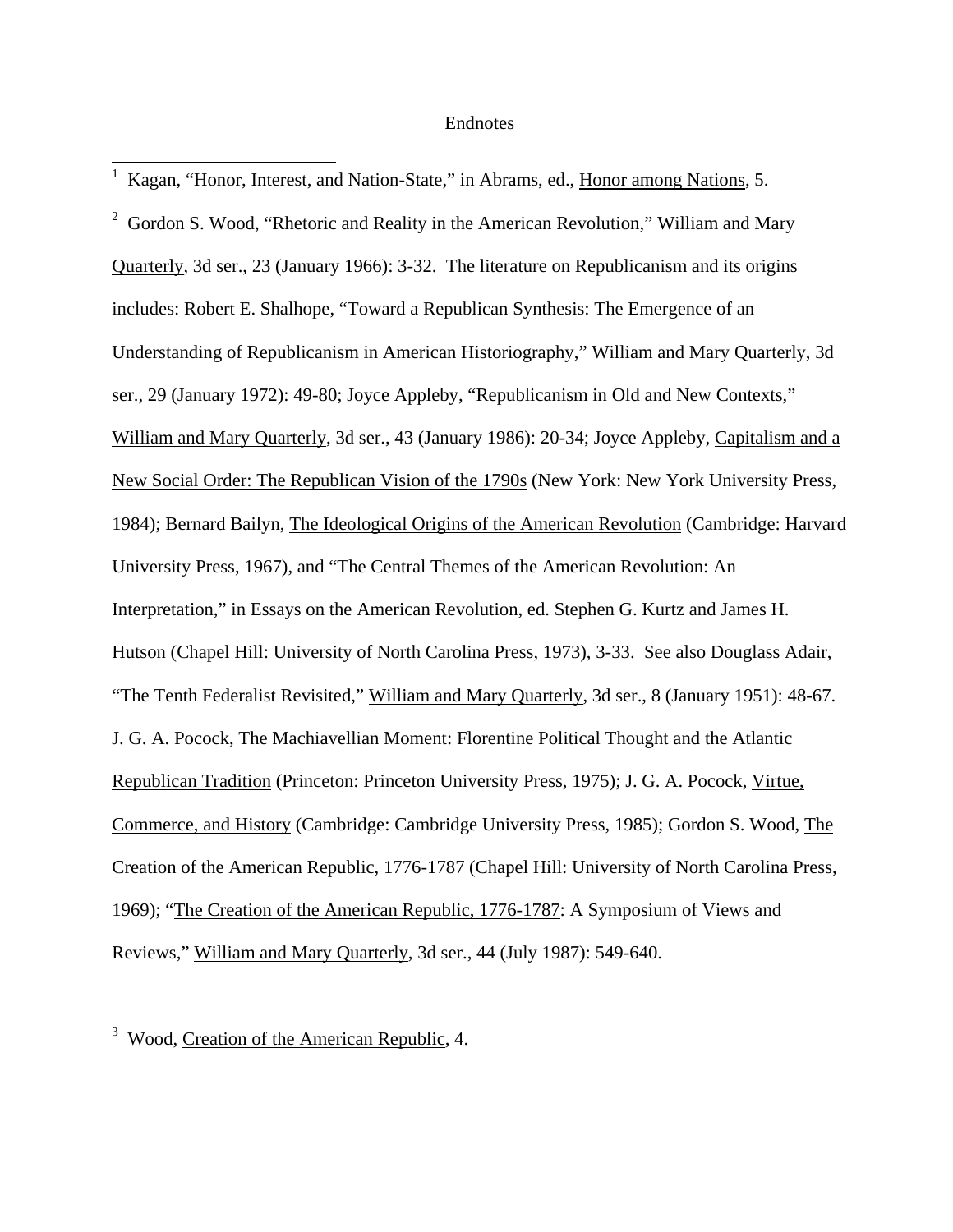4 Quoted in John E. Godfrey, "Captain Mowatt," March 1877, Collection 110, Maine Historical Society, Portland.

<sup>5</sup> Thomas Bradford Chandler, What Think Ye of Congress Now? Or, An Enquiry How Far the Americans Are Bound to Abide by, and Execute the Decisions of, the Late Congress? (New York: James Rivington, 1775), 47. Serle's quotation is in the entry for 8 August 1776, contained in Edward H. Tatum, Jr., ed., The American Journal of Ambrose Serle, Secretary to Lord Howe, 1776-1778 (San Marino: Huntington Library, 1940), 60. His reaction to the Declaration of Independence utilized the same language. "A more impudent, false and atrocious Proclamation was never fabricated by the Hands of Man," he wrote. "Hitherto, they had thrown all the Blame and Insult upon the Parliament and ministry: Now, they have the Audacity to calumniate the King and People of Great Britain. . . . Surely Providence will honor its own Truth and Justice upon this Occasion, and, as they have made an appeal to it for Success, reward them after their own Deservings." Entry for 13 July 1776, ibid., 31.

<sup>6</sup> Quoted in Janice Potter, The Liberty We Seek: Loyalist Ideology in Colonial New York and Massachusetts (Cambridge: Harvard University Press, 1983), 137.

 $\frac{7}{1}$  An Address of the Legislature to the Inhabitants of the Commonwealth of Massachusetts (Boston: Benjamin Edes, 1781), 21; John McKenzie, Letters of Freemen, 23, 61, 64, quoted in Greene, "'Slavery or Independence:' Some Reflections on the Relationship among Liberty, Black Bondage, and Equality in Revolutionary South Carolina," in Jack P. Greene, Imperatives, Behaviors, and Identities: Essays in Early American Cultural History (Charlottesville: University Press of Virginia, 1992), 268-89.

<sup>8</sup> Thomas Paine, Common Sense in Common Sense and The Crisis (New York: Freethought Press, 1946), 26-27.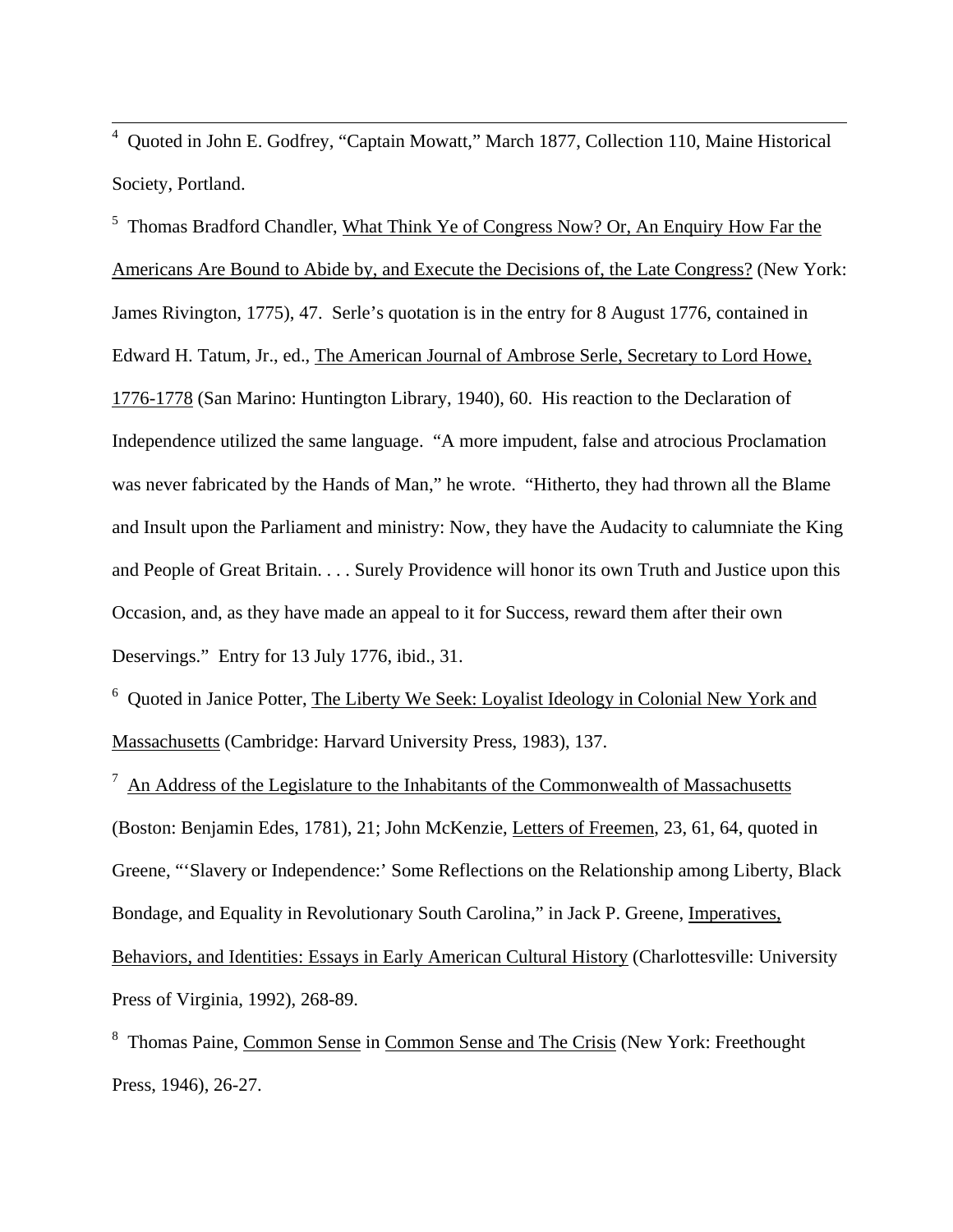<sup>9</sup> See J. P. Peristiany, ed., Honor and Shame: The Values of Mediterranean Society (London:

Weidenfeld & Nicolson, 1965) and Michael Herzfeld, "Honour and Shame: Problems in Comparative Analyses of Moral Systems," Man, n.s., 15 (June 1980): 339-51. On New England and secular honor, see Evarts B. Greene, "The Code of Honor in Colonial and Revolutionary Times with Special Reference to New England," in Publications of the Colonial Society of Massachusetts 26 (Boston: Colonial Society of Massachusetts, 1927), 367-88.

<sup>10</sup> John Allen ["A British Bostonian"], An Oration, Upon the Beauties of Liberty, Or the Essential Rights of the Americans. Delivered at the Second Baptist-Church in Boston. Upon the Last Annual Thanksgiving. Humbly Dedicated to the Right-Honourable the Earl of Dartmouth (Boston: D. Kneeland and N. Davis, 1773), 27-28 (available in RW No. 121).

<sup>11</sup> Thacher, quoted in Harry S. Stout, The New England Soul: Preaching and Religious Culture in Colonial New England (New York: Oxford University Press, 1986), 306.

<sup>12</sup> John Hancock, An Oration Delivered March 5, 1774, at the Request of the Inhabitants of the Town of Boston: To Commemorate the Bloody Tragedy of the Fifth of March 1770 (Boston: Edes and Gill, 1774), 18.

<sup>13</sup> James Otis, The Rights of the British Colonies Asserted and Proved, in Pamphlets of the American Revolution, 1750-1776, Vol. 1, 1750-1765, ed. Bernard Bailyn (Cambridge: Harvard University Press, 1965), 437.

<sup>14</sup> Robert R. Palmer, Revolution in the Democratic Age: A Political History of Europe and America, 1760-1800 (Princeton: Princeton University Press, 1959), 1:155. The rates were in 1765: Great Britain, 26s; Ireland 6s 8d; Massachusetts 1s; Connecticut 7d; Virginia 5d. Palmer does not, however, make clear what his figures mean. Do they include county, parish, and provincial taxes or merely the sums garnered for the central authority? The subject of pre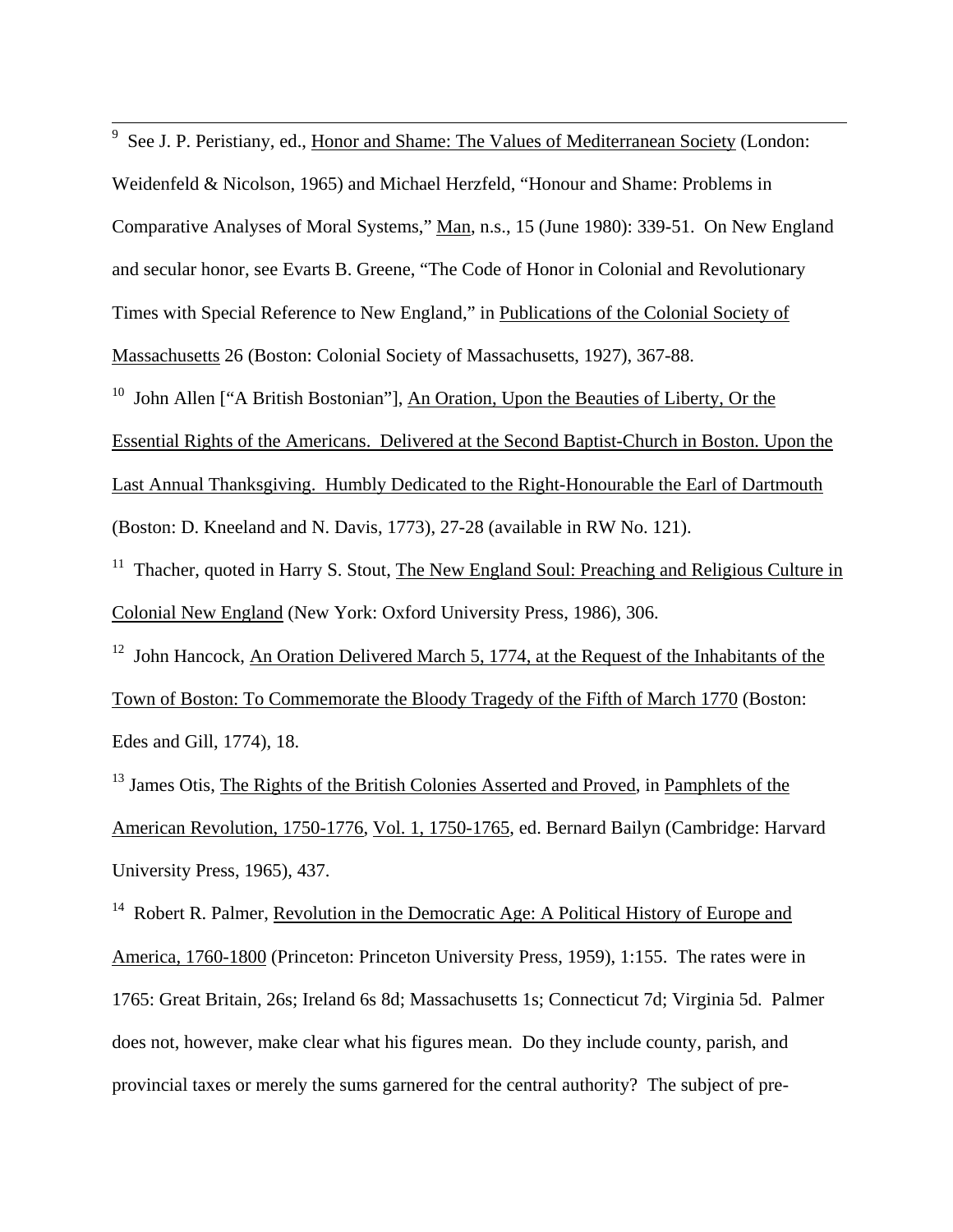Revolutionary taxation on all levels of government has not received the historical scrutiny the topic warrants.

<sup>15</sup> Thomas Jefferson, "Virginia Resolutions on Lord North's Conciliatory Proposal [June 10, 1775]," in The Papers of Thomas Jefferson, ed. Julian Parks Boyd (Princeton: Princeton University Press, 1950), 1:172-73, 231. For an anthropological approach, see F. G. Bailey, Gifts and Poison (Oxford: Blackwell, 1971).

<sup>16</sup> Niccolò Machiavelli, "The Prince," in The Prince and the Discourses (New York: Modern Library, 1940), 62; see also 57-58.

<sup>17</sup> Bailyn, Ideological Origins, 162 ff. See also Conrad Russell, Parliaments and English Politics, 1621-1629 (New York: Oxford University Press, 1979), 49-53, 56-57, and 376, on subsidy issues. On Irish taxation, see Four Letters on Interesting Subjects, quoted in Bernard Bailyn, ed., Pamphlets of the American Revolution, 1750-1776, Vol. 1, 1750-1765 (Cambridge: Harvard University Press, 1965), 78.

<sup>18</sup> Otis, The Rights of the British Colonies, 452.

 $\overline{a}$ 

<sup>19</sup> William Gordon, The Separation of the Jewish Tribes after the Death of Solomon, Accounted for, and Applied to the Present Day, in a Sermon before the General Court, on Friday, July the 4th, 1777, Being the Anniversary of the Declaration of Independency (Boston: J. Gill, 1777), 11.

<sup>20</sup> Ouoted in Davidson, Propaganda and the American Revolution, 1763-1783, 140-41. Men of more temperate dispositions also spoke in passionate language.

<sup>21</sup> J. G. A. Pocock, The Ancient Constitution and the Feudal Law: A Study of English Historical Thought in the Seventeenth Century (1957; reprint, Cambridge: Cambridge University Press, 1987), 331-32. See also Lois G. Schwoerer, 'No Standing Armies!' The Antiarmy Ideology in Seventeenth-Century England (Baltimore: Johns Hopkins University Press, 1974); J. G. A.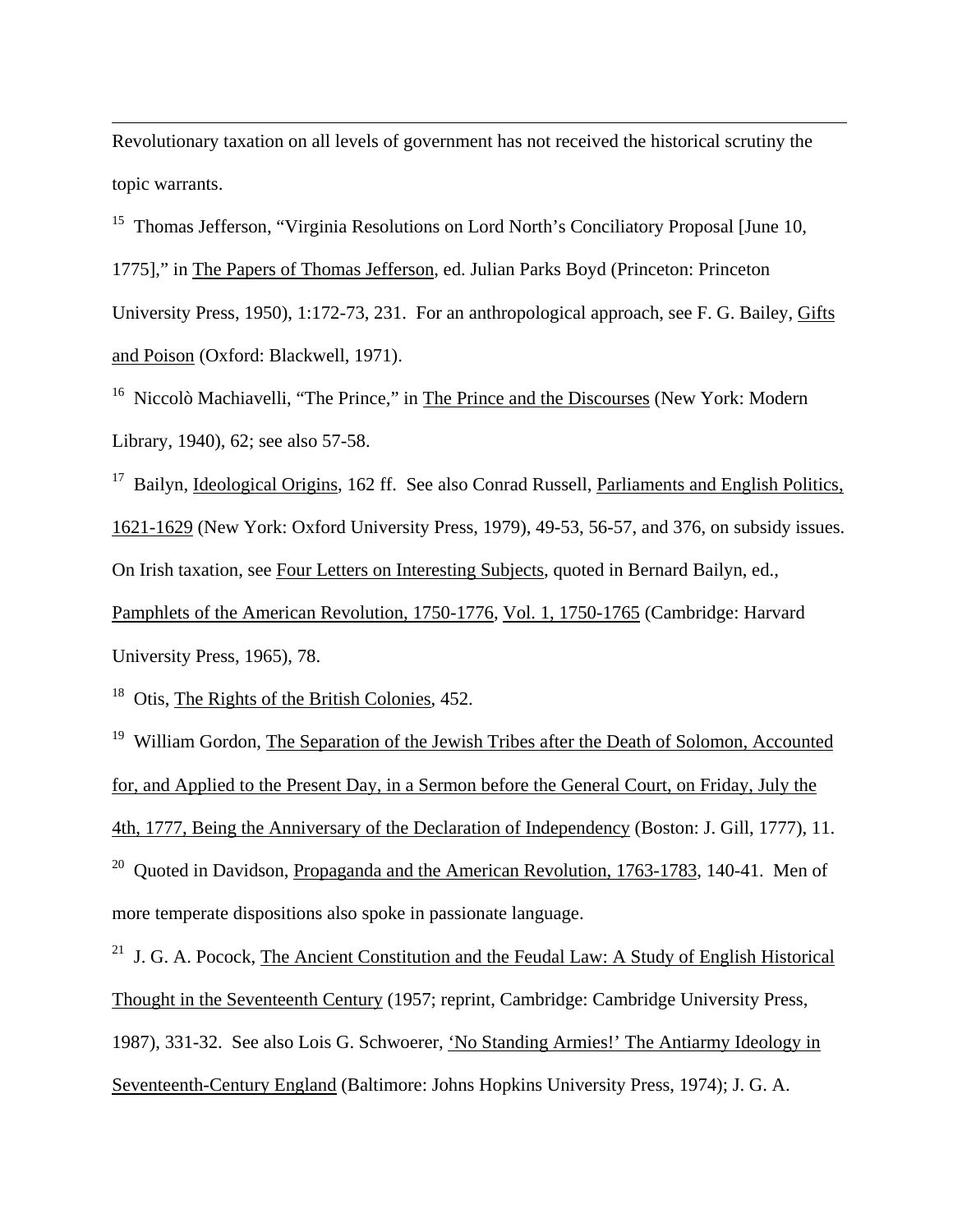Pocock, "Machiavelli, Harrington, and English Political Ideologies in the Eighteenth Century," William and Mary Quarterly, 3d ser., 22 (October 1965), 549-83, esp. 558-64; Lewis D. Cress, Citizens in Arms: The Army and the Militia in American Society to the War of 1812 (Chapel Hill: University of North Carolina Press, 1982), 15-33; Jerrilyn Greene Marston, King and Congress: The Transfer of Political Legitimacy, 1774-1776 (Princeton: Princeton University Press, 1987), 134-45.

<sup>22</sup> Caroline Robbins, The Eighteenth-Century Commonwealthman: Studies in the Transmission and Circumstances of English Liberal Thought from the Restoration of Charles II until the War with the Thirteen Colonies (Cambridge: Harvard University Press, 1959), 339; Bernard Bailyn, introduction to Pamphlets of the American Revolution, 1750-1765, Vol. 1, 1750-1765 (Cambridge: Harvard University Press, 1965), 41-44, esp. 42 n. 7, in which he points out that J. G. A. Pocock dates the issue only as far back as 1675, but there was a nostalgia in Commonwealthman writings for feudal times when "the 'nobility' secured 'the people against the insults of the prince and the prince against the popularity of the commons.'" See Robbins, Commonwealthman, 104.

<sup>23</sup> James Emerson, A Thanksgiving Sermon . . . (Boston: Edes and Gill, 1766), 7.

<sup>24</sup> Quoted in David Hackett Fischer, Albion's Seed: Four British Folkways in America (New York: Oxford University Press, 1989), 410.

 $25$  Quincy, Observations on the Act of Parliament, 69-70.

 $\overline{a}$ 

26 Caroline Robbins, "Algernon Sidney's Discourses Concerning Government: Textbook of Revolution," William and Mary Quarterly, 3d ser., 4 (July 1947): 267-96, and The Eighteenth-Century Commonwealthman.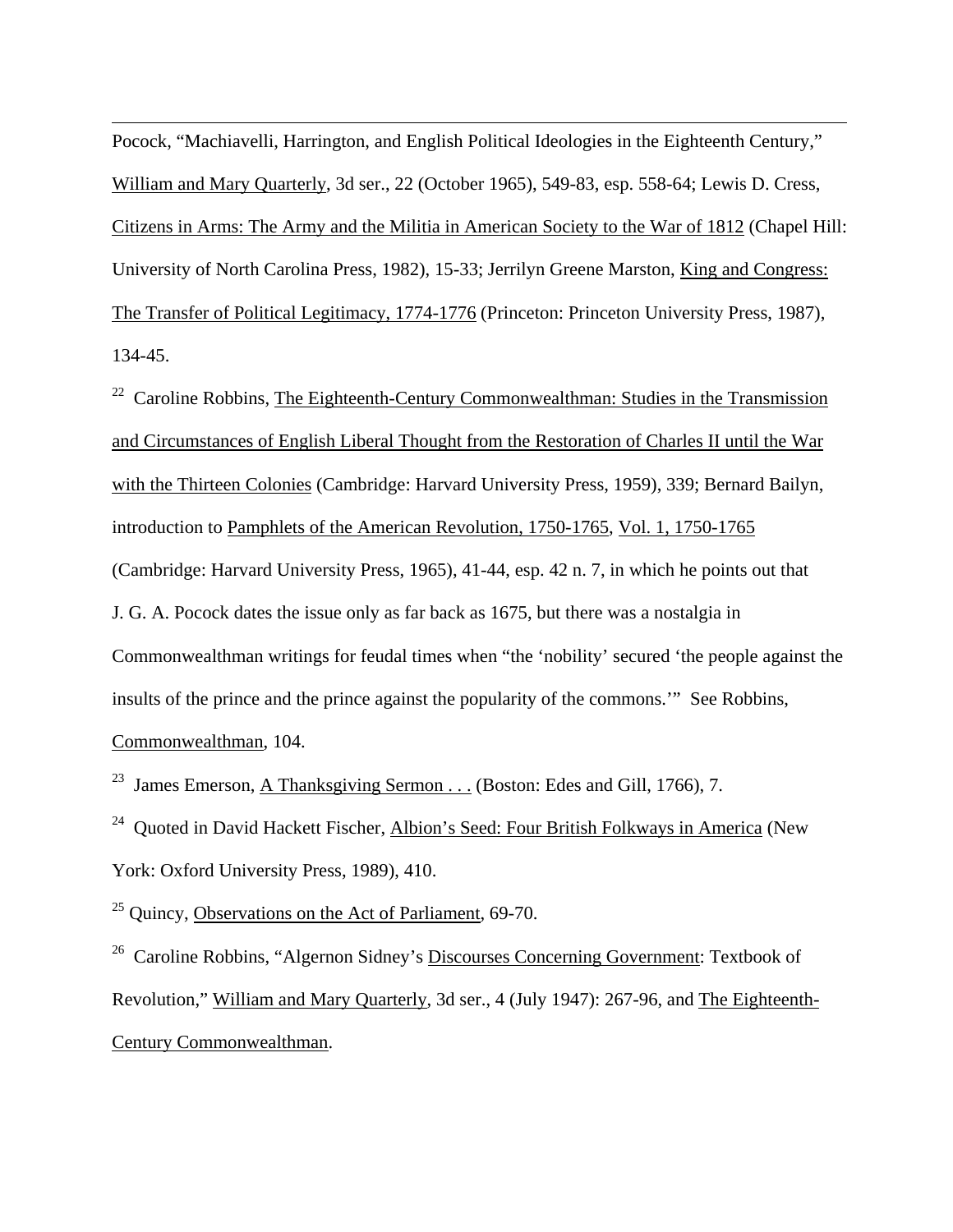<sup>27</sup> Alexander DeConde, The Quasi-War: The Politics and Diplomacy of the Undeclared War with France, 1797-1801 (New York: Charles Scribner's Sons, 1966), 83.

28 DeConde, Quasi-War, 107.

29 DeConde, Quasi-War, 159.

 $30$  DeConde, Quasi-War, 259 (quotation), 263. .

<sup>31</sup> Roosevelt quoted in Mark Russell Shulman, "The Influence of History upon Sea Power: The Navalist Reinterpretation of the War of 1812," Journal of Military History 56 (April 1992);183- 203 (quotation, 191).

 $32$  A .B. C. Whipple, To the Shores of Tripoli: The Birth of the U.S. Navy and Marines (New York: William Morrow and Company, 1991), 19.

<sup>33</sup> Ouoted in Gerard W. Gawalt, "America and the Barbary Pirates: An International Battle Against an Unconventional Foe," Library of Congress website.

<sup>34</sup> See Leonard L. Richards, The Slave Power: The Free North and Southern Domination, 1780-1860 (Baton Rouge: Louisiana State University Press, 2000), 42.

35 Joseph Wheelan, Jefferson's War; America's First War on Terror 1801-1805 (New York; Carroll & Graf Publishers, 2003), 3.

36 Adams, Lafayette and Washington quoted Wheelan, Jefferson's War, 45, 46, 54.

37 Logan quoted in DeConde, Quasi-War, 80.

38 Quoted in Shulman, "Influence of History upon Sea Power," 187).

<sup>39</sup> Norman K. Risjord, "1812: Conservatives, War Hawks, and the Nation's Honor," William and Mary Quarterly,  $3<sup>rd</sup>$ . Ser. 18 (April 1961):196-210, (quotation 196).